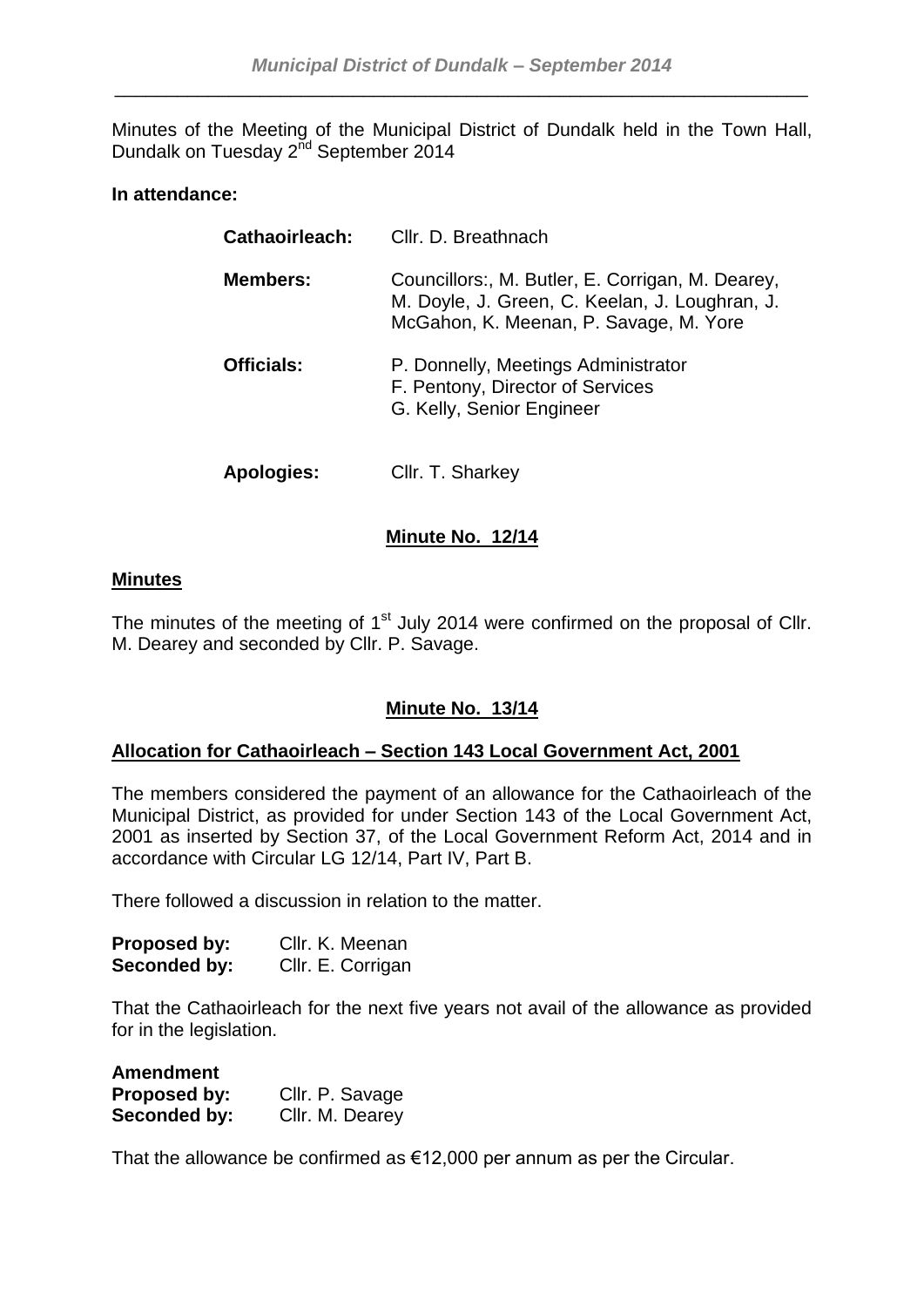There followed a vote in relation to the matter.

**For:** Cllrs. Breathnach, Butler, Dearey, Doyle, Keelan, McGahon, Savage **(7) Against:** Cllrs. Corrigan, Green, Loughran, Meenan, Yore **(5) Abstain:** None **(0) Absent:** Cllr. Sharkey **(1)**

The Cathaoirleach confirmed that the amendment had been carried, and the allowance would be as per the circular referred.

# **Minute No. 14/14**

#### **Irish Business Against Litter (IBAL)**

Members noted the correspondence in relation to the IBAL litter survey.

# **Minute No. 15/14**

#### **Operations, Infrastructure & Marine Progress Report**

The members noted the report for September 2014, and the issues raised in relation to same which included Hill Street junction, future development of Greenway, and circular Greenway at Dundalk were addressed by the Senior Engineer.

# **Minute No. 16/14**

#### **Housing Progress Report**

The Housing Progress Report dated 24<sup>th</sup> August was noted by the members and queries in relation to same were addressed by the Director of Services. These included issues around Cluid Housing Scheme, rent arrears and the format of the Housing Report.

| <b>Proposed by:</b> | Cllr. P. Savage |
|---------------------|-----------------|
| Seconded by:        | CIIr. M. Butler |

To set up a sub-committee of the Municipal District to look at the housing challenges and to come up with innovative ways to address these challenges. This was agreed by all.

#### **Notices of Motion**

#### **Minute No. 17/14**

**Proposed by: Cllr. M. Doyle Seconded by: Cllr. M. Butler**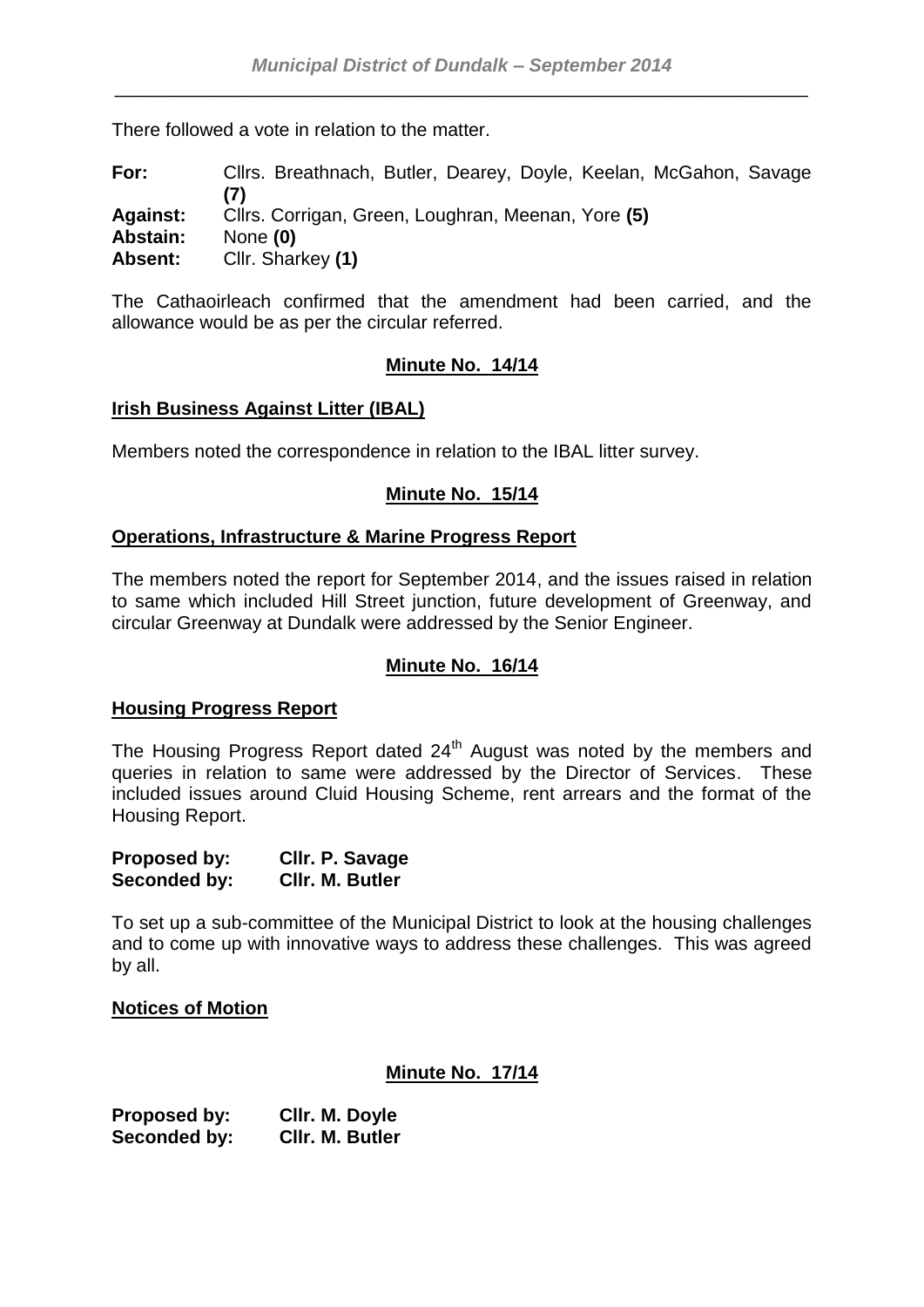*"That this Municipal District construct speed ramps on St. Alphonsus Road (East) and consider restricting the use of this road by heavy goods vehicles"*

# **Reply**

**At the moment there is no specific funding available for the installation of ramps. LCC can carry a speed survey in this area and see if ramps are required. The restriction on HGV's requires careful examination and a report will be provided when this examination is complete.**

#### **Minute No. 18/14**

| <b>Proposed by:</b> | Cllr. M. Doyle   |
|---------------------|------------------|
| Seconded by:        | CIIr. J. McGahon |

*"That this Municipal District carry out a traffic survey at Old Muirhevna, Dublin Road and consider ways to curtail the speed of cars in this residential area"*

#### **Reply**

**LCC can carry a speed survey in this area to ascertain if speeding is occurring. At the moment there is no specific funding available for the installation of ramps.**

#### **Minute No. 19/14**

| Proposed by: | CIIr. M. Butler |
|--------------|-----------------|
| Seconded by: | Cllr. M. Dearey |

*"That the site notice and newspaper notice are placed immediately, in order to progress the extinguishment of the right of way at St. Josephs Park, Dundalk."*

#### **Reply**

**The notice will be published before the end of September.**

#### **Notices of Question**

# **Minute No. 20/14**

### **Cllr. Mark Dearey**

"Can the Manager comment on the apparent failure of the Local Authority to deliver on its objective of upgrading the roads and footpaths of Omeath and installing traffic calming measures, pending the installation of water and sewage infrastructure? (see the Settlement Plan, Section 11.6 of the County Development Plan 2009-2015)"

#### **Reply**

**Development Plans always contain many objectives and a lesser number of strategic objectives. Their inclusion in a plan does not any way guarantee that any or all of these objectives will actually be delivered during the life of a particular plan and in some cases objectives, particularly strategic objectives, can appear in plans for many decades. The fact that a particular objective**